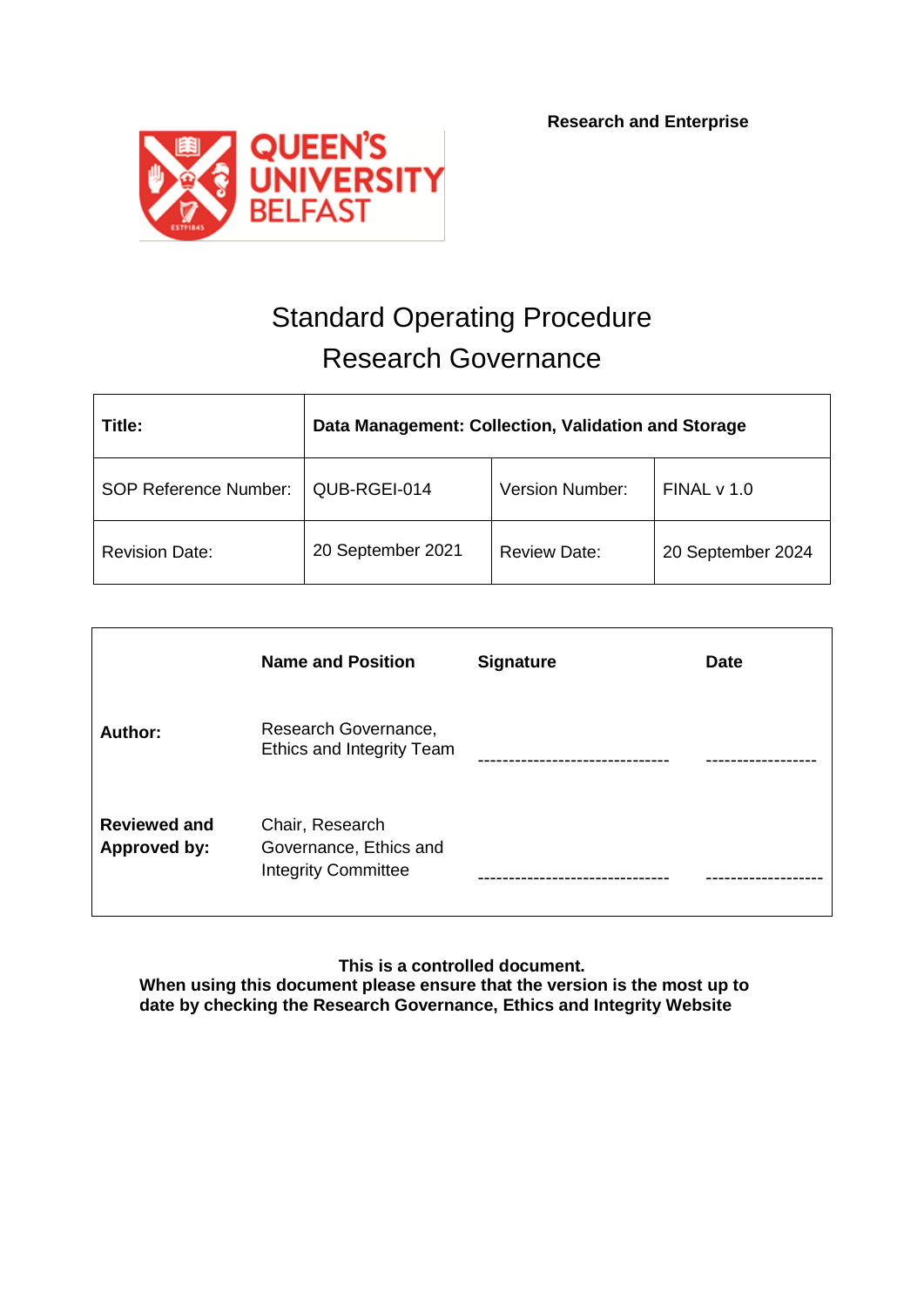# **Do Not Copy**

# Revision Log

| <b>Previous Version</b><br>number | Date of<br>Review/Modification | Reason for<br>Review/Modification | <b>New Version Number</b> |
|-----------------------------------|--------------------------------|-----------------------------------|---------------------------|
|                                   |                                |                                   |                           |
|                                   |                                |                                   |                           |
|                                   |                                |                                   |                           |
|                                   |                                |                                   |                           |
|                                   |                                |                                   |                           |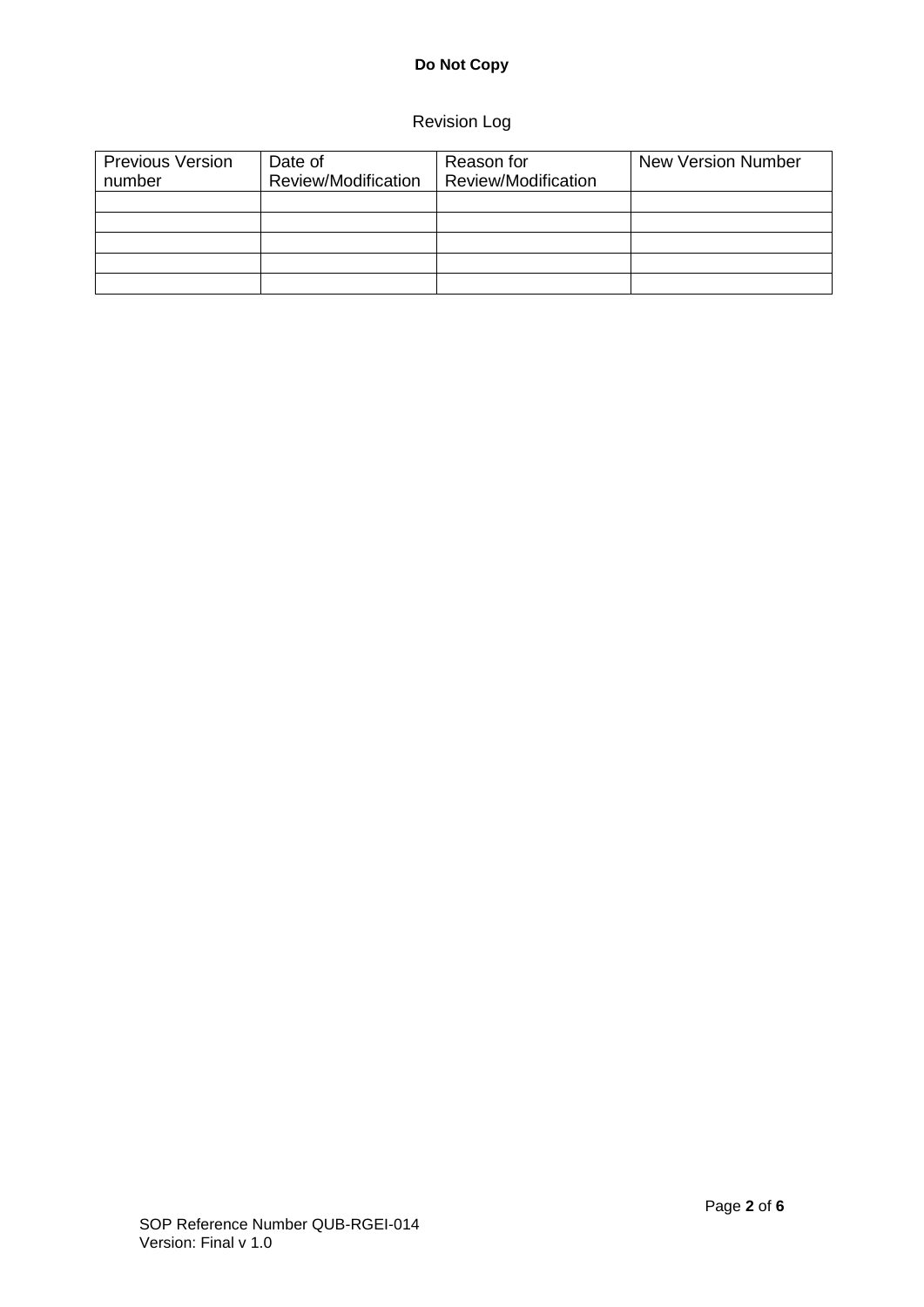## **1. Purpose**

This Standard Operating Procedure (SOP) describes the procedure for the management of research data and ensuring that active research data is held in a safe and secure manner.

#### **2. Scope**

This SOP applies to all studies where the University is acting in the capacity of Sponsor, or Co-Sponsor. It applies to all members of University staff; both academic and support staff as defined by Statute 1, including honorary staff and students.

#### **3. Procedure**

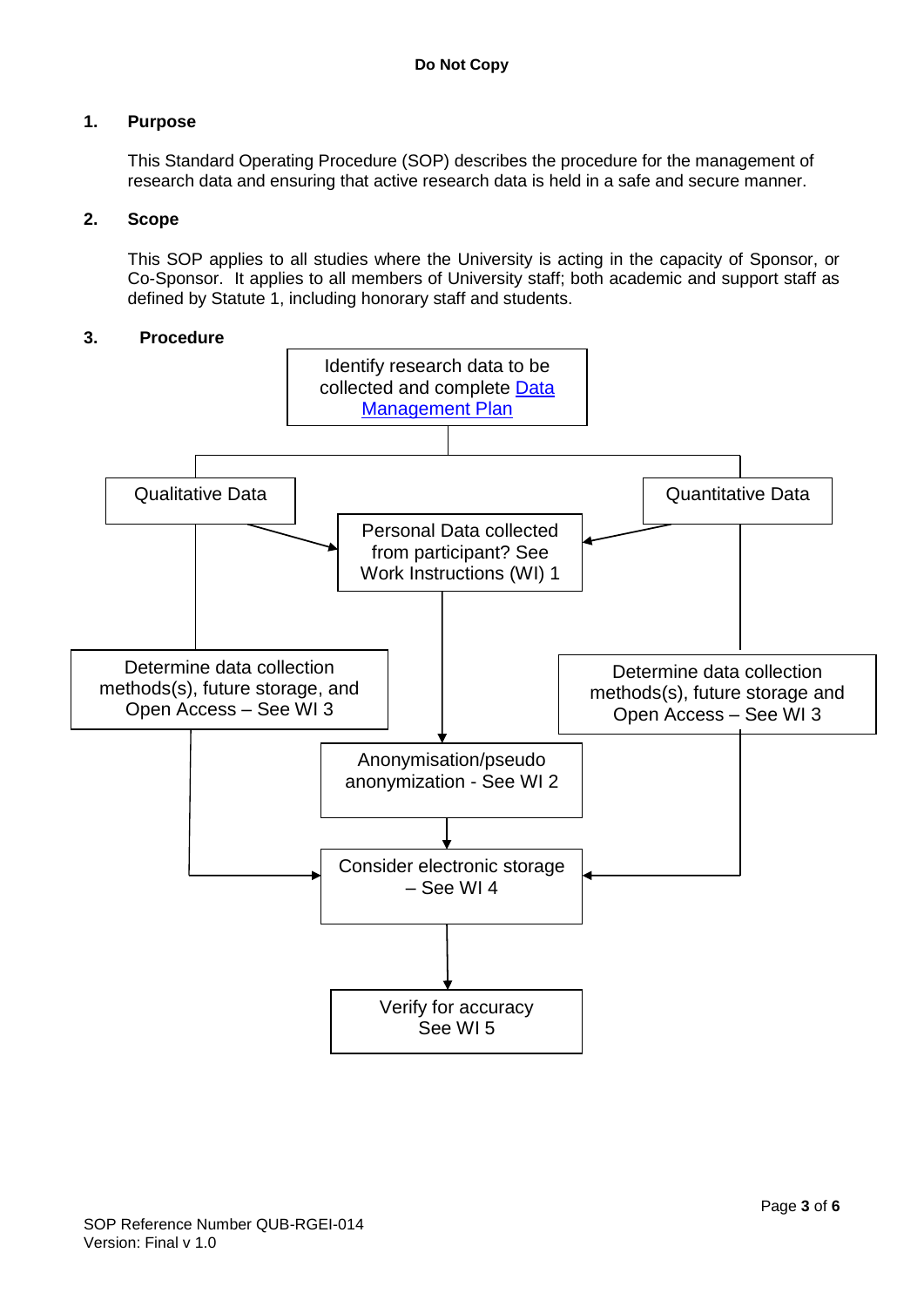#### 4**. References**

Data Protection Act 2018. <https://www.gov.uk/government/collections/data-protection-act-2018> (last accessed September 2021)

Queen's University Belfast, Guide to Handling Personal and Sensitive Data - Research [https://www.qub.ac.uk/about/Leadership-and-structure/Registrars-](https://www.qub.ac.uk/about/Leadership-and-structure/Registrars-Office/FileStore/Filetoupload,945308,en.pdf)[Office/FileStore/Filetoupload,945308,en.pdf](https://www.qub.ac.uk/about/Leadership-and-structure/Registrars-Office/FileStore/Filetoupload,945308,en.pdf) (last accessed September 2021)

Queen's University Belfast, Information Services, Information Security <https://www.qub.ac.uk/directorates/InformationServices/Services/Security/> (last accessed September 2021)

Data Management Team, Library Services <https://libguides.qub.ac.uk/ResearchDataManagement>

#### **5. Appendices**

Work Instructions 1 – Collection of Personal Data Work Instruction 2 – Anonymisation/Pseudoanonymisation Work Instruction 3 – Data Management of Physical Records Work Instruction 4 – Electronic Data Management Work Instruction 5 – Data Validation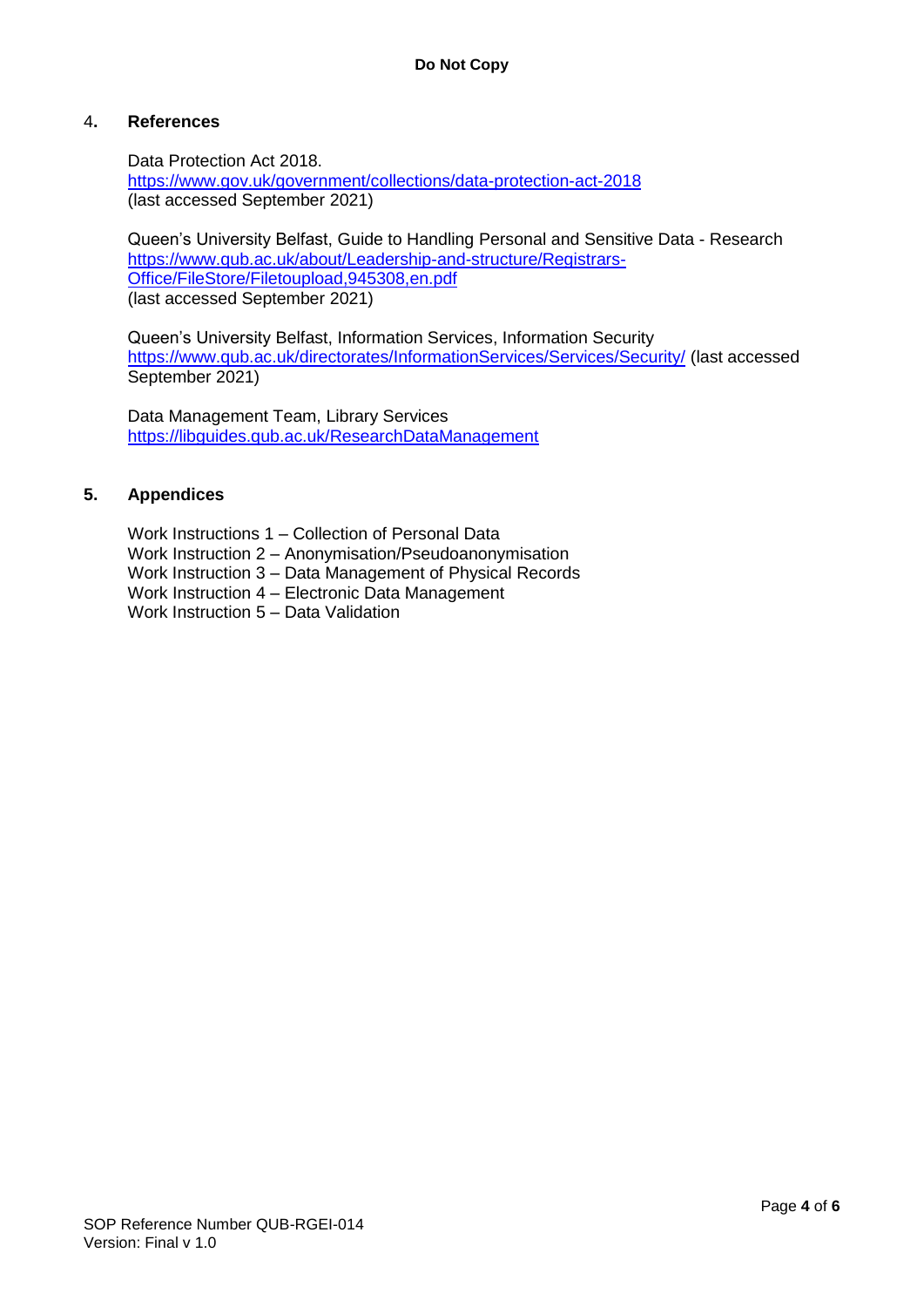## **Work Instructions 1 – Collection of Personal Data**

- 1. All planned research that intends to collect personal data must first take cognisance of the University's ["Guide to Handling Personal and Sensitive Data"](https://www.qub.ac.uk/about/Leadership-and-structure/Registrars-Office/FileStore/Filetoupload,945308,en.pdf).
- 2. Personal data is considered as information that relates to an identified or identifiable individual, for example a name, location data, date of birth, on-line identifier such as IP address.
- 3. Sensitive data includes race, ethnic origin, political beliefs, religious or philosophical beliefs, trade union membership, genetic data, biometric data, health data, sex life or sexual orientation.
- 4. Where personal or sensitive data is to be collected as part of research, the researcher must comply (General Data Protection Regulations) GDPR requirements, outlined in the University's guide, referenced above.

#### **Work Instructions 2 – Anonymisation/Pseudoanonymisation**

- 1. Pseudoanonymisation may involve the replacement of names or other identifiers with a reference number.
- 2. The reference number is kept separate from the research data, but it still provides the key to unlock participant's identification.
- 3. Pseudoanonymised data remains personal data and within the scope of GDPR.
- 4. Anonymisation is when personal data cannot be traced back to an individual and there is no key to link back. Anonymised personal data is not subject to GDPR.
- 5. Where confidential personal data (e.g. names, addresses, dates of birth) must be retained, this should be held separately and access limited to designated persons.
- 6. Anonymisation/Pseudoanonymisation can be achieved through coding by being given a unique identifier by the investigator. This should be used on the electronic data management system to allow for the identification of all the data reported for each research participant.

## **Work Instructions 3 – Data Management of Physical Records**

- 1. Consider the quantity of storage required to maintain physical records this may necessitate off-site storage.
- 2. If using off-site storage ensure there are appropriate agreements in place
- 3. The security of any storage must be carefully considered to ensure the research record and/or personal information is not compromised.
- 4. The University requires research data to be stored from five years from completion of the study, ensure Funder's Terms and Conditions are met if these stipulate a longer requirement.
- 5. Ensure the research records are captured as part of the School's data retention scheme so the records can be disposed of at the end of the retention period.
- 6. Consider requirements for Open Access and discuss with the Data Management Team in Library Services.
- 7. Determine how the records are be disposed of do they require shredding/confidential waste management.

#### **Work Instructions 4 – Electronic Data Management**

- 1. Whether the research data is qualitative or quantitative paper records are often transferred onto electronic sources to support data management.
- 2. Qualitative data may be the transcription of interviews, quantitative may be the establishment of data base used to capture study design in accordance with the study protocol.
- 3. It is important to ensure that electronic data management enables:
	- a. Completeness;
	- b. Accuracy;